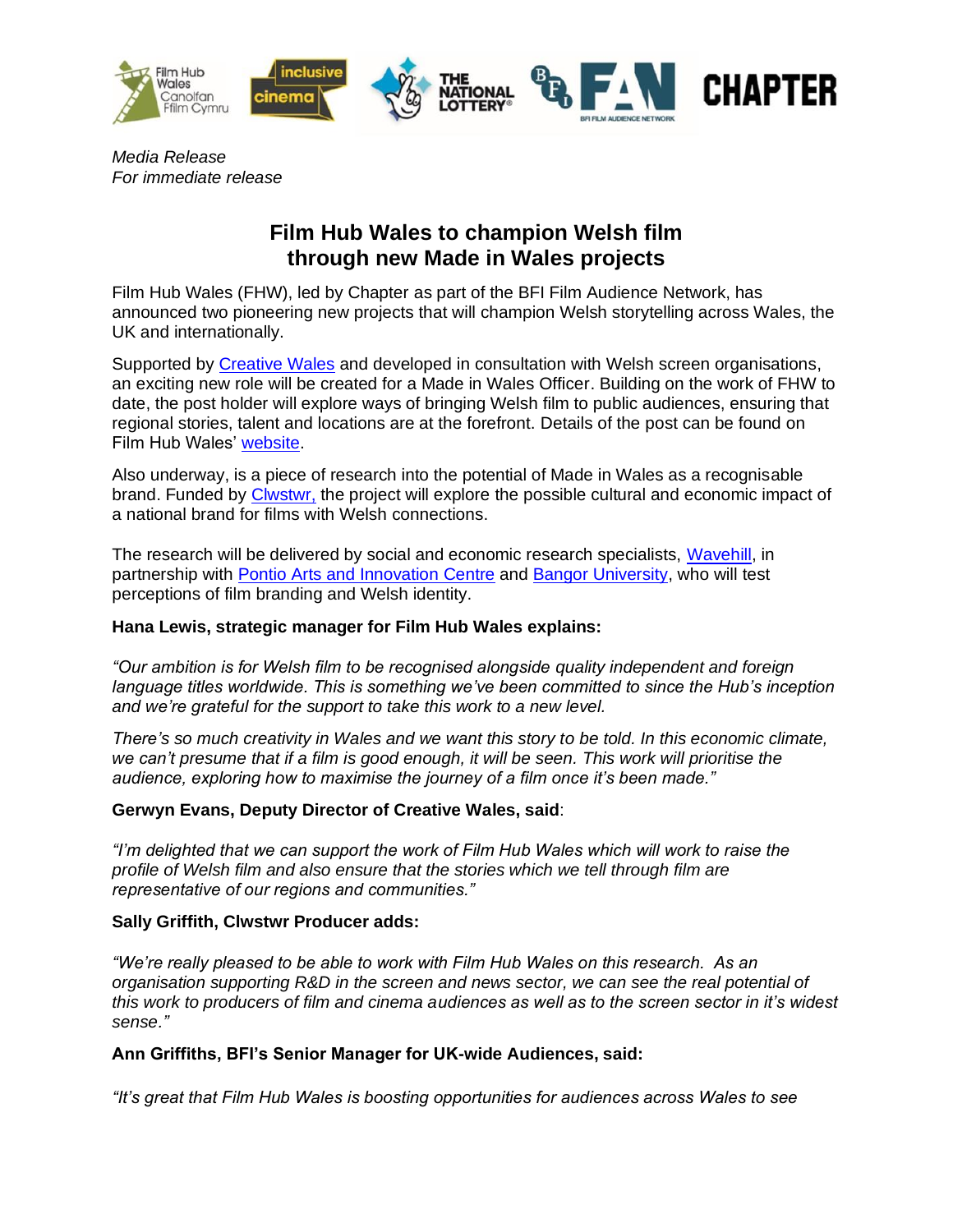*Welsh stories and Welsh talent on the big screen alongside films from around the world. FAN is all about increasing choice and reflecting a diversity of perspectives and experiences so this project is a welcome extension of the work being carried out by Welsh FAN members and Chapter as the Hub Lead."*

Thanks to National Lottery funding FHW delivers a wide portfolio of activity annually, bringing more films, to more people, at more cinemas and film festivals across Wales.

#### **Ends**

For images please copy and paste the following link into your browser: https://drive.google.com/open?id=1EBMYKtHQCxorCg7i676kXCdklnBqRqBL

For more information, please contact:

**Megan David**, Marketing Officer, on 02920 311 057 / [megan@filmhubwales.org](mailto:megan@filmhubwales.org) (Tues-Thurs), **Lisa Nesbitt**, Development Officer, on 02920 311 067 / [lisa@filmhubwales.org](mailto:lisa@filmhubwales.org), **Hana Lewis**, Strategic Manager, on 02920 353 740 [hana@filmhubwales.org](mailto:hana@filmhubwales.org),

## **NOTES TO EDITORS:**

## **ABOUT FILM HUB WALES:**

Film Hub Wales aims to bring more films, to more people, in more places around Wales. Part of the BFI Film Audience Network and supported by National Lottery funding, FHW regularly develops inventive ways for people in Wales to go to the cinema with its independent member venues.

Film Hub Wales (FHW) is one of eight UK wide 'hubs' part of the BFI Film Audience Network (FAN) and supported with National Lottery funding, with Chapter appointed as the Film Hub Lead Organisation (FHLO) in Wales. We aim to develop the exhibition sector through dedicated research, training and audience development project support. Since Film Hub Wales set up in 2013, we've supported over 225 exciting cinema projects, reaching over 422,000 audience members.

[filmhubwales.org](http://www.filmhubwales.org/) @filmhubwales

## **About the BFI Film Audience Network**

Supported by National Lottery funding, the BFI Film Audience Network (FAN), is central to the BFI's aim to ensure the greatest choice of film is available for everyone. Established in 2012 to build wider and more diverse UK cinema audiences for British and international film, FAN is a unique, UK-wide collaboration made up of eight Hubs managed by leading film organisations and venues strategically placed around the country. FAN also supports talent development with BFI NETWORK Talent Executives in each of the English Hubs, with a mission to discover and support talented writers, directors and producers at the start of their careers.

BFI FAN Film Hubs are:

● Film Hub Midlands is led by Broadway, Nottingham working in partnership with the Birmingham-based Flatpack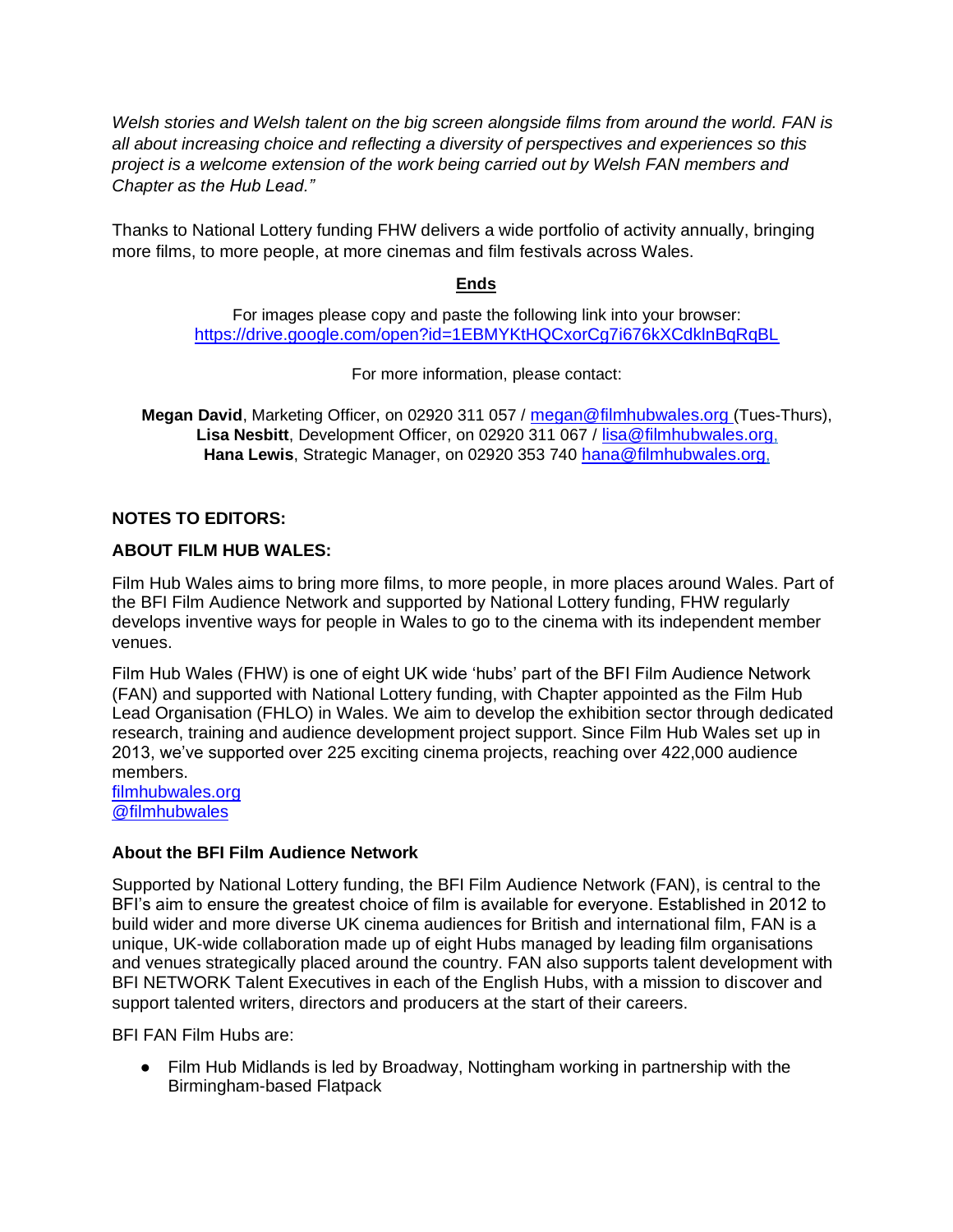- Film Hub North is led collectively by Showroom Workstation, Sheffield, HOME Manchester and Tyneside Cinema, Newcastle
- Film Hub South East is led by the Independent Cinema Office
- Film Hub South West is led by Watershed in Bristol
- Film Hub Scotland is led by Glasgow Film Theatre
- Film Hub Northern Ireland is led by Queen's University Belfast
- Film Hub Wales is led by Chapter in Cardiff
- Film Hub London is led by Film London

[bfi.org.uk/supporting-uk-film/distribution-exhibition-funding/film-audience-network](https://www.bfi.org.uk/supporting-uk-film/distribution-exhibition-funding/film-audience-network)

## **About the BFI**

The BFI is the UK's lead organisation for film, television and the moving image. It is a cultural charity that:

- Curates and presents the greatest international public programme of world cinema for audiences; in cinemas, at festivals and online,
- Cares for the BFI National Archive the most significant film and television archive in the world,
- Actively seeks out and supports the next generation of filmmakers,
- Works with Government and industry to make the UK the most creatively exciting and prosperous place to make film internationally.

Founded in 1933, the BFI is a registered charity governed by Royal Charter. The BFI Board of Governors is chaired by Josh Berger CBE. [bfi.org.uk/](https://www.bfi.org.uk/)

## **About Chapter**

Chapter is one of Europe's largest and most dynamic arts centres with cinemas, theatres, exhibition spaces, studios, a café, award-winning bars, over 60 cultural workspaces and more.

Chapter has an international reputation for excellence, innovation and collaboration. It offers an ever-changing programme of the best performance, films and exhibitions from Wales and from around the world.

[chapter.org](http://www.chapter.org/) [twitter.com/Chaptertweets](http://www.twitter.com/Chaptertweets) [facebook.com/chapterarts](http://www.facebook.com/chapterarts)

## **About Clwstwr**

Clwstwr is an innovation programme for the South Wales screen sector, funded by the Creative Industries Clusters Programme which is part of the UK Government's Industrial Strategy. [clwstwr.org.uk](https://www.clwstwr.org.uk/) [twitter.com/ClwstwrCreu](https://twitter.com/ClwstwrCreu)

#### **About Creative Wales**

Creative Wales is a new agency set up within Welsh Government. Our mission is to drive growth across the creative industries, build on existing success and develop new talent and